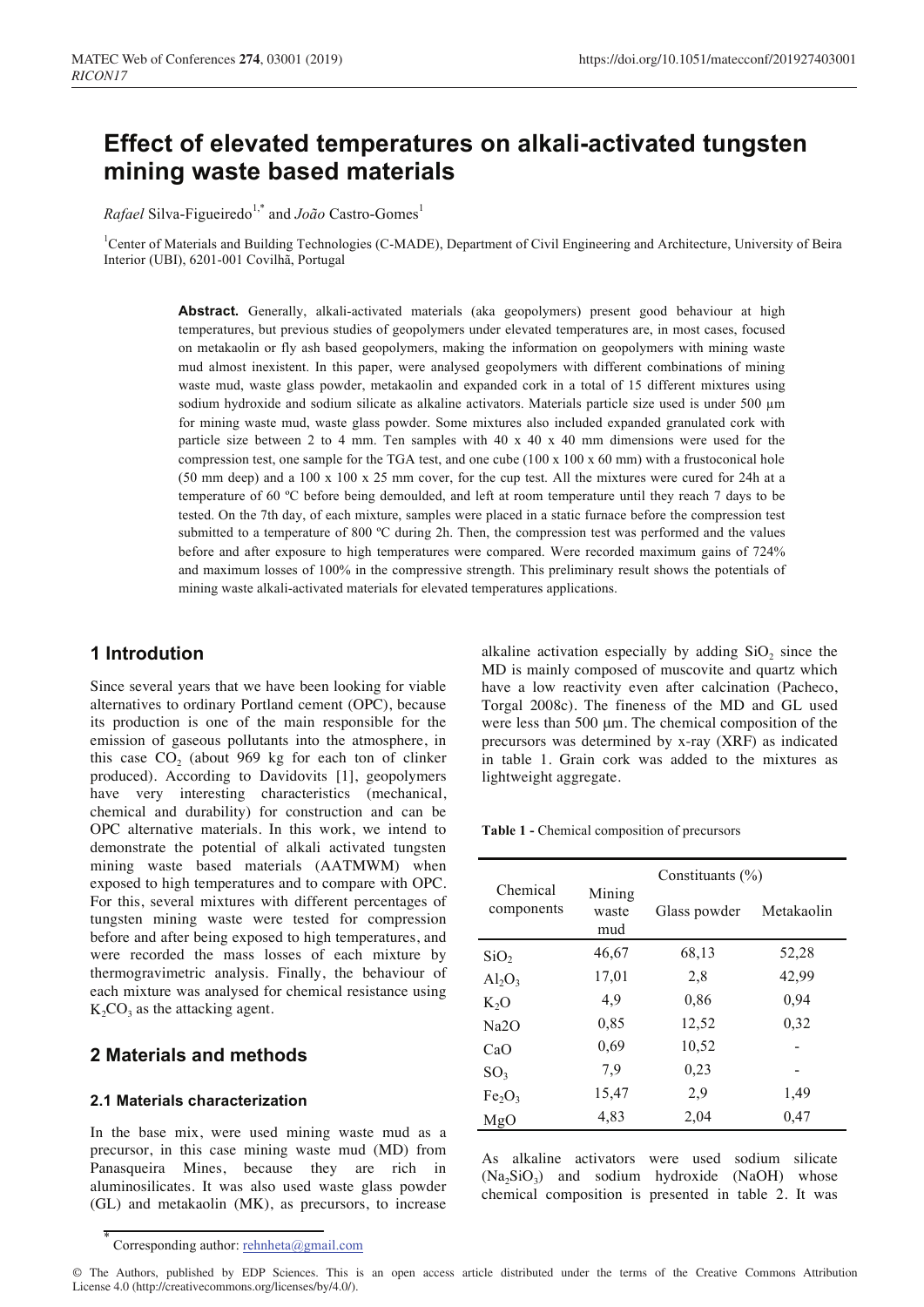supplied by José Manuel Gomes dos Santos, Ltd. And LUXCITANIA, Ltd, respectively.

| Chemical<br>components | Constituants $(g)$ |                     |  |  |
|------------------------|--------------------|---------------------|--|--|
|                        | Sodium<br>silicate | Sodium<br>hydroxide |  |  |
| Na <sub>2</sub> O      | 19,37              | 13,02               |  |  |
| SiO <sub>2</sub>       | 62,6               | 0                   |  |  |
| $Al_2O_3$              | 0,9                | 0                   |  |  |
| H <sub>2</sub> O       | 142,32             | 43,27               |  |  |
| $K_2O$                 |                    |                     |  |  |
| CaO                    |                    |                     |  |  |

**Table 2 - Chemical composition of activators** 

#### **2.2 Mixtures**

In this study, a total of 15 different mixtures were prepared (Table 3) where the precursor  $/$  activator ratio of 2.85 was always used except for mixtures MK20JN and  $27JN055$  where this ratio was 1.1 and  $2.17$ , respectively.

**Table 3** - Mixtures composition

5 minutes using a magnetic mixer. The precursors were combined with the activators using an electric mixer at an average speed for approximately 2 to 3 minutes and about 1 minute at full speed.

#### 2.4 Curing regime and elevated temperature  $exposure$

The specimens were cured for 24 hours at a controlled temperature of approximately 60  $^{\circ}$ C, then removed from respective moulds, then allowed to cool to room temperature until tested.

For the elevated temperature exposure was used a static furnace (muffle) with a maximum temperature of  $1100^{\circ}$  C. The specimens were subjected to temperatures up to  $800^{\circ}$  C, with an increase of  $3.4^{\circ}$  C / min, for 2 hours. After completion of the 2 hours' cycle, the specimens had a natural cooling inside the muffle until they reached 100 $\degree$  C at which time they were withdrawn and placed at room temperature until tested.

|              | Precursors (g)      |                          | Activators (g)           |                    | Aggregates (g)      |                                  |
|--------------|---------------------|--------------------------|--------------------------|--------------------|---------------------|----------------------------------|
| Mixture      | Mining waste<br>mud | Glass<br>powder          | Metakaolin               | Sodium<br>silicate | Sodium<br>hydroxide | Cork<br>(granulated<br>expanded) |
| MD16JN       | 4437,85             |                          |                          | 1167,86            | 389,29              |                                  |
| MK20JN       |                     | $\overline{\phantom{a}}$ | 2278,03                  | 1553,20            | 517,73              | $\overline{\phantom{0}}$         |
| 20JN811      | 2144,69             | 219,09                   | 227,80                   | 682,00             | 227,33              | $\overline{\phantom{a}}$         |
| GL21JN       |                     | 2190,93                  | $\overline{\phantom{0}}$ | 576,56             | 192,19              | $\overline{\phantom{a}}$         |
| 22JN820      | 2309,66             | 471,89                   |                          | 731,99             | 244,00              | $\overline{\phantom{a}}$         |
| 22JN802      | 2309,66             |                          | 490,65                   | 736,93             | 245,64              |                                  |
| 23JN52525    | 1391,99             | 568,80                   | 591,41                   | 671,63             | 223,88              |                                  |
| 23JN811C1    | 2004,46             | 204,77                   | 212,91                   | 637,40             | 212,47              | 11,34                            |
| 27JN055      |                     | 1137,60                  | 1182,83                  | 812,33             | 255,93              | $\overline{\phantom{a}}$         |
| 29JN552718   | 1497,16             | 600,65                   | 416,35                   | 661,62             | 220,54              | $\qquad \qquad \blacksquare$     |
| 30JN552718C1 | 1347,44             | 540,59                   | 374,72                   | 595,46             | 198,49              | 11,09                            |
| 4JL811C2     | 1742,15             | 177,97                   | 185,05                   | 553,99             | 184,66              | 22,18                            |
| 5JL622       | 1633,26             | 444,93                   | 462,62                   | 668,63             | 222,88              | $\overline{\phantom{a}}$         |
| 6JL552718C2  | 1197,73             | 480,52                   | 333,08                   | 529,30             | 176,43              | 22,18                            |
| 11JL622C1    | 1469,94             | 400,44                   | 416,35                   | 601,77             | 200,59              | 11,09                            |

#### **2.3 Mixtures preparation**

Initially, the precursors were mixed, manually and dry, together with the aggregates until a uniform mixture was obtained. The activators were then blended, in this case sodium silicate and sodium hydroxide, for approximately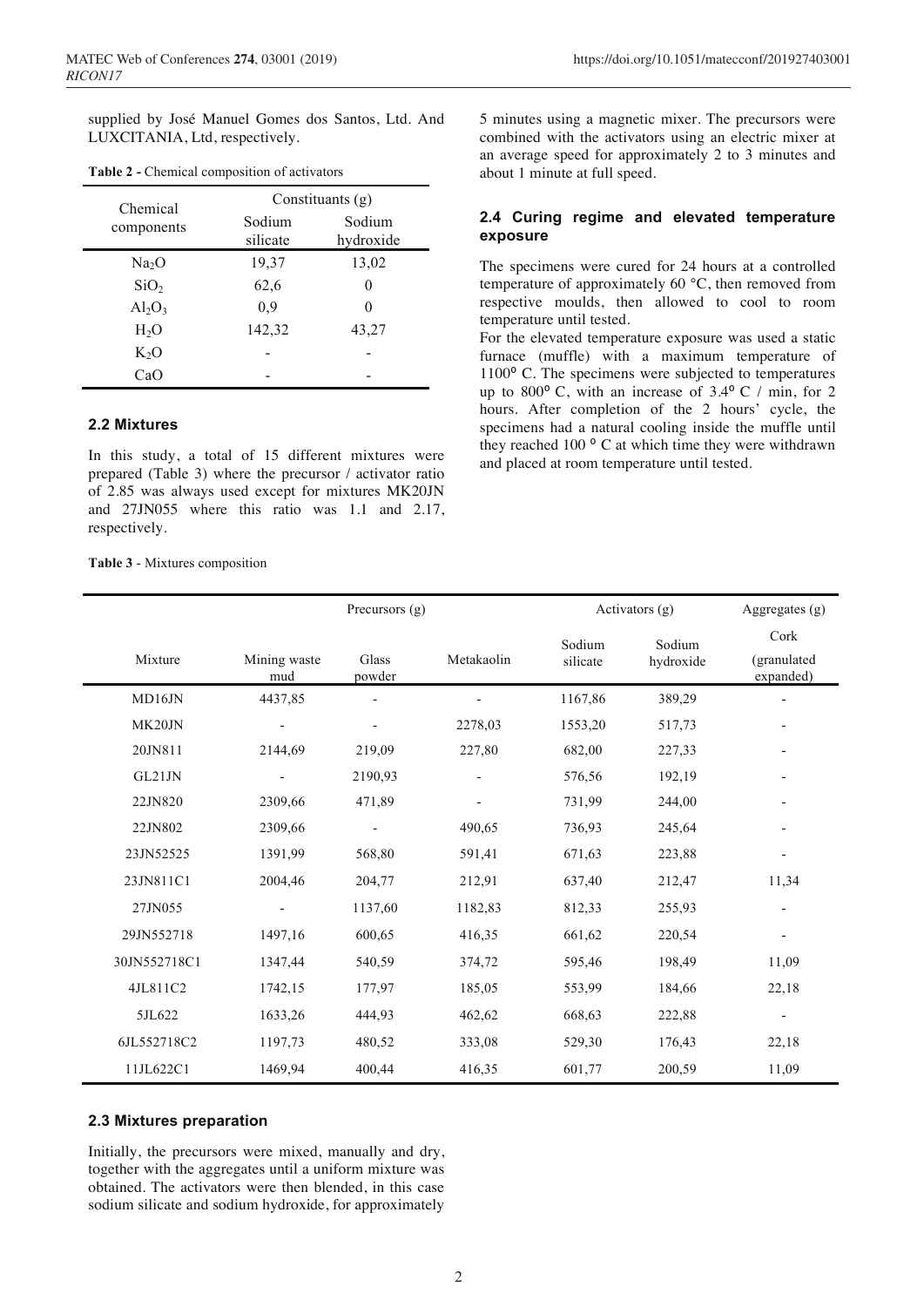#### **2.5 Compressive strength**

For the analysis of compressive strength were used a hydraulic press ELE 3000kN and testing was according to EN 1015-11 for  $40x40x40$  mm cubic specimens. This equipment is provided y DECA-UBI in the construction laboratory.

#### **2.6 Thermogravimetric analysis**

To analyse the mass losses of the test specimens when exposed to high temperatures, the thermogravimetric test was used with the TGA Q50 equipment, available at the DECA-UBI materials laboratory, where the same 15 mixtures were analysed.

#### **2.7 Cup test**

In this test were made specimens with dimensions of 100  $x$  100  $x$  60 mm with a small hole of 40 mm at the base and 50 mm at the surface of the mould and still others with dimensions of  $100 \times 100 \times 25$  mm, with the mixtures indicated in section 2.2. Following the curing, as indicated in point 2.4, and following an ASTM C454, with some changes, was placed a mixture of  $K_2CO_3$  $(potassium carbonate) granulated on the hole of the$ sample. The hole is checked with the  $100 \times 100 \times 25$  mm sample and use a refractory mass to make a connection between test pieces. Hardened mortars were left to cure for 24 hours at a temperature of 60 $\degree$  C and only then was the specimen placed in the muffle at a temperature of up to 800  $\degree$  C with a temperature rise of 200  $\degree$  C / h for  $5$  hours. At the end of the  $5$  hours cycle the specimens had a natural cooling inside the muffle up to 100 $\degree$  C at which time they were withdrawn and placed at room temperature until they were cut to see what changes have been caused by the presence of  $K_2CO_3$ .



**Graphic 1 - Compressive strength results before the exposure to** high temperatures

## **3 Results and discussions**

#### 3.1 Compressive strength

The graphics 1 and 2 show the results obtained for each mixture before and after being exposed to high temperatures. Observing the results, we see that the highest resistance before being exposed was 30,9 MPa in the 23JN52525 specimen and the highest resistance after being exposed to high temperatures was 41,5 MPa in the 6JL52718C2 specimen. As can be observed, there was a great increase in compressive strength in all the mixtures, except for the mixtures MK20JN, GL21JN and  $23JN52525$  where a resistance loss of  $13\%$ ,  $100\%$  and 16% was resisted respectively. But it should be noted that the greater increase was observed in the 22JN820 blend with an increase of  $724\%$ .

#### **3.2 Thermogravimetric analysis**

Table 4 shows the results of mass losses of all mixtures and the mass loss of the precursors, except for the glass mixture for which was not possible to measure the mass loss since there was a risk of damaging the equipment when the glass enters in fusion. The average mass loss is of the order of 8.98%, with the largest recorded loss of 13.67% in the MK20JN mixture and the lowest recorded loss of  $1.76\%$  in the metakaolin mixture.

#### **3.3 Cup test**

In this test, the analysis that was done was a visual observation of the damages caused by the presence of  $K_2CO_3$  as can be observed in fig. 1.



**Graphic 2 - Compressive strength results after the exposure to** high temperatures

The presence of  $K_2CO_3$  had a significant impact on the internal degradation of the specimens. There was a very